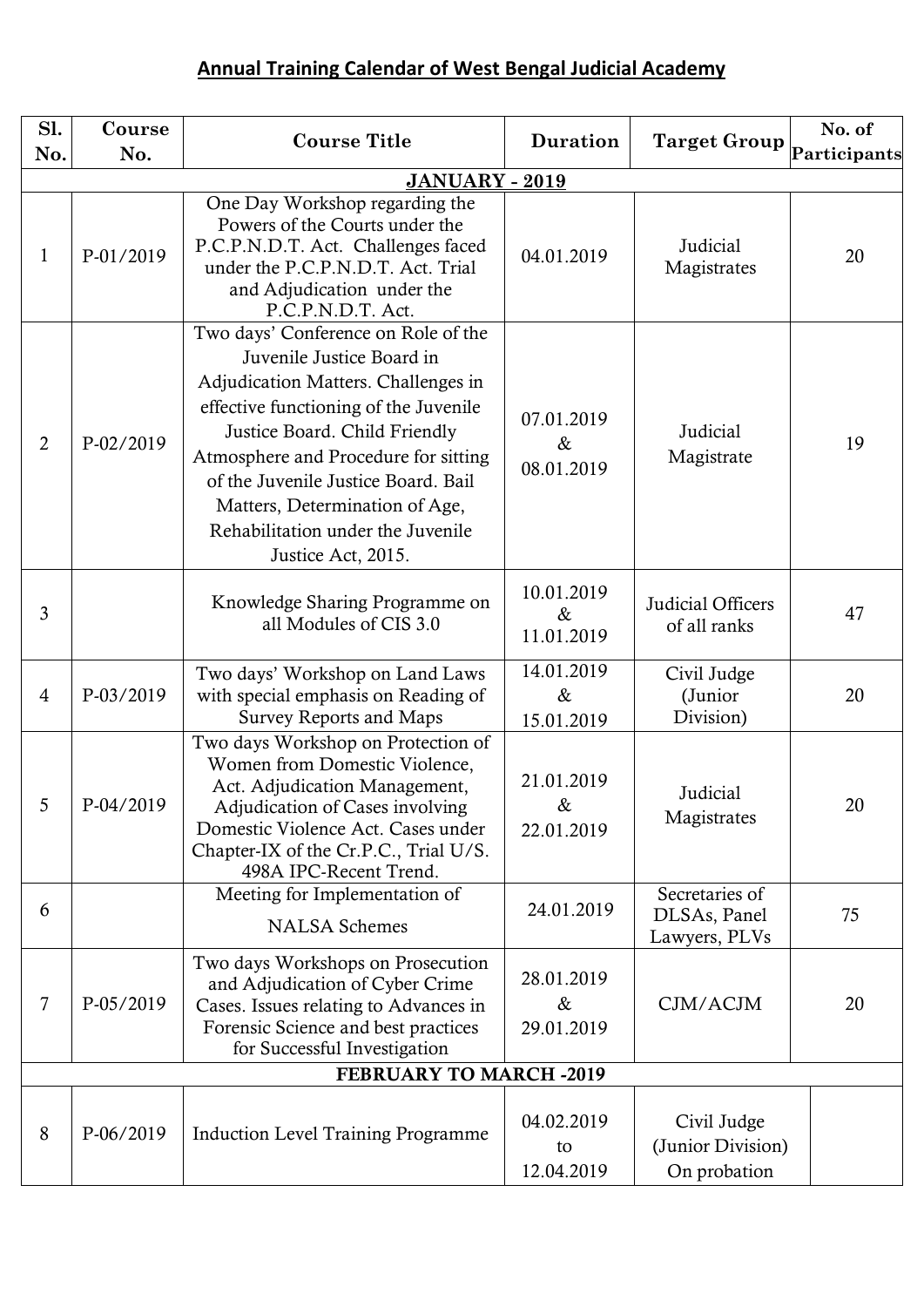| Sl.<br>No.     | Course<br>No. | <b>Course Title</b>                                                                                                                                                                                                                             | <b>Duration</b>                                               | <b>Target Group</b>                                                                                                                                                                                    | No. of<br>Participants             |
|----------------|---------------|-------------------------------------------------------------------------------------------------------------------------------------------------------------------------------------------------------------------------------------------------|---------------------------------------------------------------|--------------------------------------------------------------------------------------------------------------------------------------------------------------------------------------------------------|------------------------------------|
| 9              |               | One Day Referral Judges Training<br>Prog.                                                                                                                                                                                                       | Every working<br>Saturday from<br>02.02.2019 to<br>01.06.2019 | Judicial Officers<br>of various ranks                                                                                                                                                                  | 30<br>Officers<br>in each<br>Batch |
|                |               |                                                                                                                                                                                                                                                 | <b>APRIL - 2019</b>                                           |                                                                                                                                                                                                        |                                    |
| $\mathbf{1}$   | P-07/2019     | Refresher Course on Juvenile<br>Justice (Care and Protection of<br>Children) Act, 2015- Bail,<br>Preliminary Assessment into<br>heinous offences by Board, Time<br>Bound Disposal, Sentencing &<br>relevant case laws                           | 22.04.2019<br>to<br>23.04.2019                                | Judicial<br>Magistrates<br>&<br>Principal<br>Magistrates                                                                                                                                               | 20                                 |
| $\overline{2}$ | P-08/2019     | Refresher Course on Role of the<br>CJM/ACJM in criminal justice<br>administration, enhancing legal<br>ability, challenges and techniques<br>to overcome, sensitization of<br>scientific investigation and police<br>manual, Bail-Law & Practice | 29.04.2019<br>to<br>30.04.2019                                | C.J.M.A.C.J.M                                                                                                                                                                                          | 20                                 |
|                |               |                                                                                                                                                                                                                                                 | <b>MAY-2019</b>                                               |                                                                                                                                                                                                        |                                    |
| 3              | W-<br>02/2019 | <b>Advanced CIS Training</b>                                                                                                                                                                                                                    | 04.05.2019<br>$\&$<br>05.05.2019                              | Judicial<br>Officers-cum<br><b>Master Trainer</b>                                                                                                                                                      | 19                                 |
| $\overline{4}$ | P-09/2019     | <b>Induction Level Training</b><br>Programme                                                                                                                                                                                                    | 06.05.2019<br>to<br>24.05.2019                                | District Judge<br>(Entry Level),<br>who are being<br>appointed /<br>elevated by way<br>of Direct<br>Recruitment,<br>Limited<br>Competitive<br>Examination &<br>Normal<br>Promotion in<br>the year 2018 | 23                                 |
| $\overline{5}$ | W-<br>03/2019 | Mediation-cum-Awareness<br>Workshop                                                                                                                                                                                                             | 09.05.2019                                                    | Judicial<br>Officers of<br>various ranks                                                                                                                                                               | 34                                 |
| 6              | W-<br>04/2019 | UBUNTU-cum-CIS for System<br>Officers                                                                                                                                                                                                           | 10.05.2019<br>$\&$<br>11.05.2019                              | <b>System Officers</b>                                                                                                                                                                                 | 32                                 |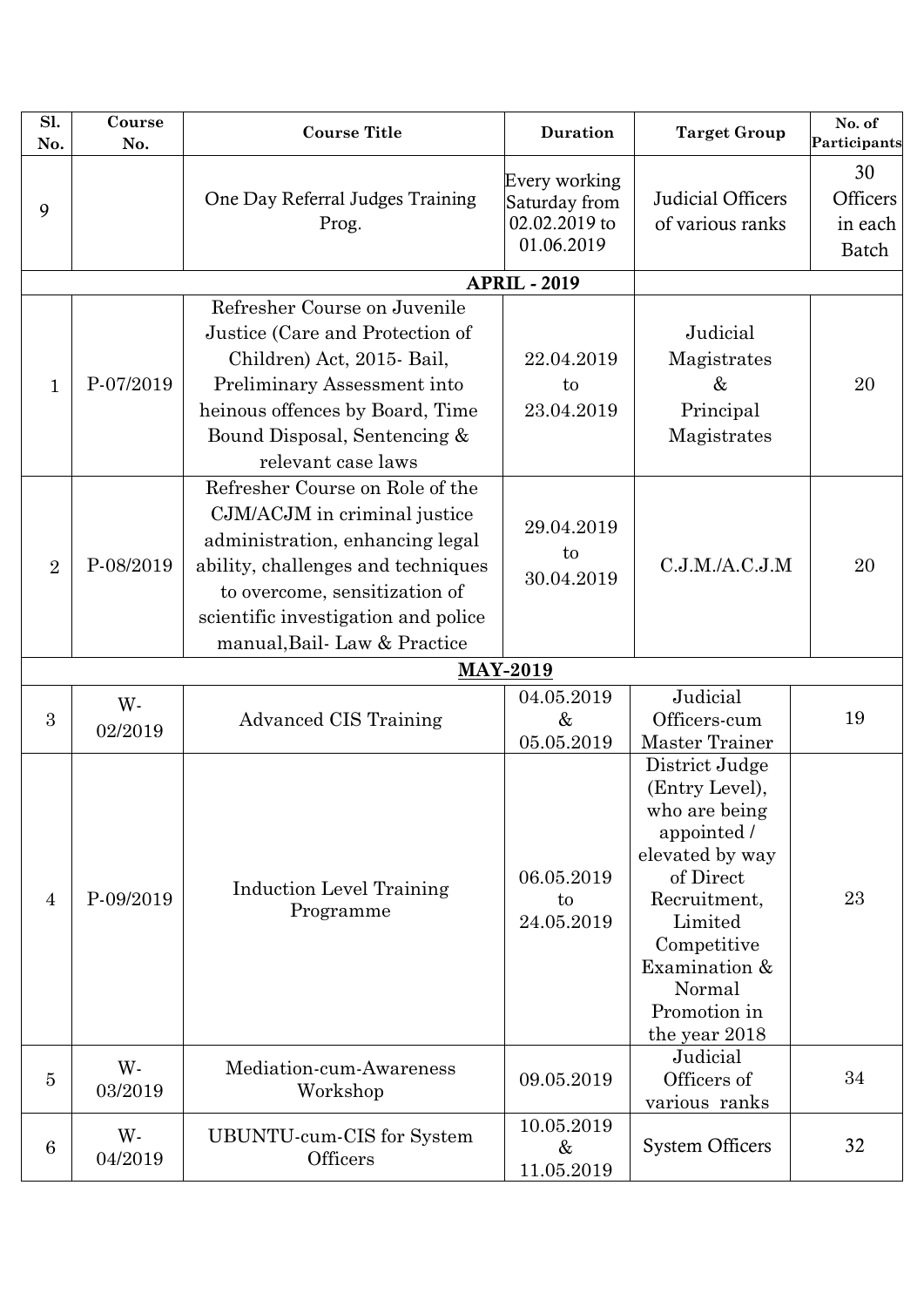| Sl.<br>No.       | Course<br>No. | <b>Course Title</b>                                                                                                                                                                                                                                                             | Duration                         | <b>Target Group</b>                              | No. of<br>Participants |  |
|------------------|---------------|---------------------------------------------------------------------------------------------------------------------------------------------------------------------------------------------------------------------------------------------------------------------------------|----------------------------------|--------------------------------------------------|------------------------|--|
| 7                | W-<br>05/2019 | Training Prog. of Legal Services<br>Panel Lawyer & Retainer Lawyers<br>by SLSA                                                                                                                                                                                                  | 11.05.2019<br>$\&$<br>12.05.2019 | Advocates                                        | 50                     |  |
| 8                | P-10/2019     | Refresher Course on Indian<br>Succession Act, Probate & Will &<br>Settlement of Dispute U/S. 89 CPC                                                                                                                                                                             | 20.05.2019<br>$\&$<br>21.05.2019 | Additional<br>District &<br>Sessions<br>Judges   | 20                     |  |
| 9                | P-11/2019     | Criminal Adjudication under<br>special laws with reference to<br>NDPS Offences- Scope and Ambit<br>of Sec. 42,43 and applicability of<br>Sec.50 of the NDPS Act, Effective<br>enforcement of Sec.52A, 67 & 68 of<br>NDPS Act, Directory and<br>mandatory provisions of NDPS Act | 27.05.2019<br>$\&$<br>28.05.2019 | Judges of<br>Special Courts<br>under NDPS<br>Act | 20                     |  |
| <b>JUNE-2019</b> |               |                                                                                                                                                                                                                                                                                 |                                  |                                                  |                        |  |
| 10               | P-12/2019     | Refresher Course on West Bengal<br>Land Reforms Act with special<br>emphasis on Pre-emption.<br>Schemes of State Legal Services<br>Authority Act & Lok Adalat                                                                                                                   | 10.06.2019<br>$\&$<br>11.06.2019 | Civil Judge<br>(Junior<br>Division)              | 20                     |  |
| 11               | P-13/2019     | Two days Sensitization<br>Programme on Immoral Traffic<br>Prevention Act-Overview,<br>Adjudication management in<br>Cases involving Sexual Offences,<br>Psycho Social Issues in Anti-<br>Human Trafficking, Trafficking<br>Woman for Domestic Work                              | 17.06.2019<br>$\&$<br>18.06.2019 | Judicial<br>Magistrate                           | 20                     |  |
| 12               | P-14/2019     | Sensitization Programme on<br>Domestic Violence-Right of Victim<br>under PWDV Act, Role of Police<br>under PWDV Act.<br><b>Schemes of State Legal Services</b><br>Authority Act & Lok Adalat                                                                                    | 24.06.2019<br>$\&$<br>25.06.2019 | Judicial<br>Magistrate                           | 20                     |  |
| 13               | W-06/2019     | 40 Hrs. Mediation Training<br>Programme                                                                                                                                                                                                                                         | 25.06.2019<br>$\&$<br>29.06.2019 | Advocates of<br>different<br>districts           | 25                     |  |
|                  |               |                                                                                                                                                                                                                                                                                 |                                  |                                                  |                        |  |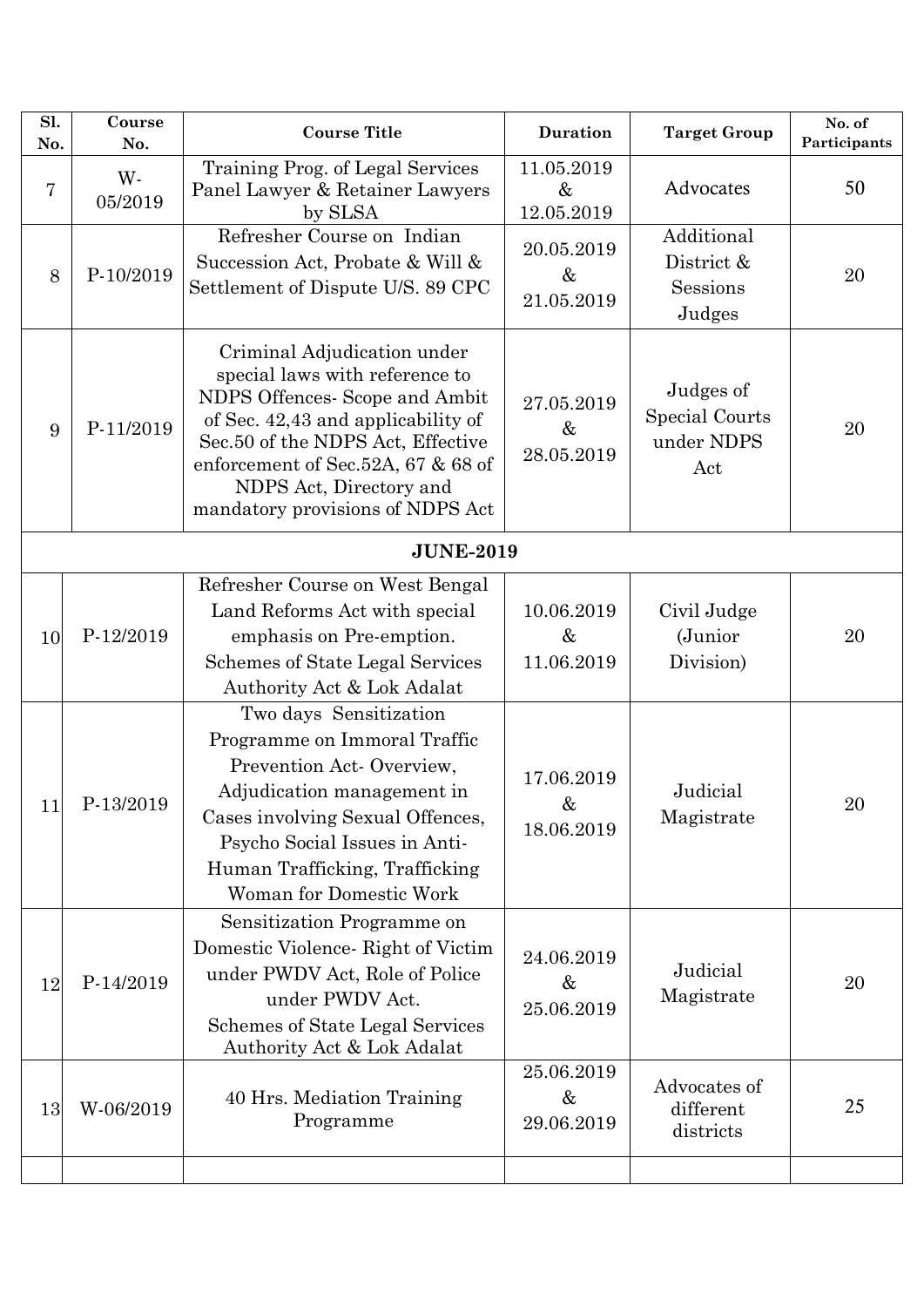| $\overline{\text{SI}}$<br>No. | Course<br>No. | <b>Course Title</b>                                                                                                                                                                                                                                                                                                    | Duration                         | <b>Target Group</b>                                                                   | No. of<br>Participants |
|-------------------------------|---------------|------------------------------------------------------------------------------------------------------------------------------------------------------------------------------------------------------------------------------------------------------------------------------------------------------------------------|----------------------------------|---------------------------------------------------------------------------------------|------------------------|
| 14                            | W-07/2019     | Sensitization Programme on<br>Commercial Laws for the<br>Commercial Court Judges who will<br>be manning the Commercial<br>Courts and for the Judicial Officers<br>of neighbouring Districts'                                                                                                                           | 29.06.2019                       | Commercial<br>Court Judges &<br>Judicial<br>Officers of<br>neighbouring<br>Districts' | 27                     |
|                               |               | <b>JULY-2019</b>                                                                                                                                                                                                                                                                                                       |                                  |                                                                                       |                        |
| 15                            | P-15/2019     | Refresher Course on Motor Accident<br>Cases, Proof of Accident,<br>Application for Claim & Duty of<br>Police and Tribunal, Breach of<br>Policy, Principle of no fault liability,<br>Limits of Liability & Duty of<br>Insurer                                                                                           | 01.07.2019<br>$\&$<br>02.07.2019 | Additional<br>District &<br><b>Sessions Judges</b>                                    | 20                     |
| 16                            | W-08/2019     | Seminar on Metal Health Care Act                                                                                                                                                                                                                                                                                       | 06.07.2019<br>$\&$<br>07.07.2019 | POCSO Judges,<br>Principal<br>Magistrates, CJM,<br><b>DLSA</b> Secretaries            | 50                     |
| 17                            | P-16/2019     | Two days' Conference on Bail<br>matters, determination of age,<br>rehabilitation under the Juvenile<br>Justice Act, 2015, Interplay of<br>Legislations relating to Rights of<br>Child, vis-à-vis Juvenile Justice Act,<br>Child Welfare Committee under the<br>Juvenile Justice Act, 2015                              | 08.07.2019<br>$\&$<br>09.07.2019 | Judicial<br>Magistrate<br>$\&$<br>Principal<br>Magistrate                             | 20                     |
| 18                            | P-17/2019     | Two days Workshop on Trial and<br>Adjudication of the POCSO Act<br>Cases. Interplay of POCSO Act with<br>J.J Act. Procedure for sensitive<br>handling of Child Victims.<br>Appreciation of Medical, Forensical<br>and Cyber Evidence in POCSO Act<br>Cases. Rehabilitation and<br>Compensation under the POCSO<br>Act. | 15.07.2019<br>&<br>16.07.2019    | Judges holding<br>POCSO Courts                                                        | 20                     |
| 19                            | P-18/2019     | Workshop on Cyber Laws, Practice<br>& Procedure of Recording of<br>Electronic Evidence- Inquiry &<br>Trial of PC & PNDT Act Cases                                                                                                                                                                                      | 20.07.2019                       | Judicial<br>Magistrate                                                                | 20                     |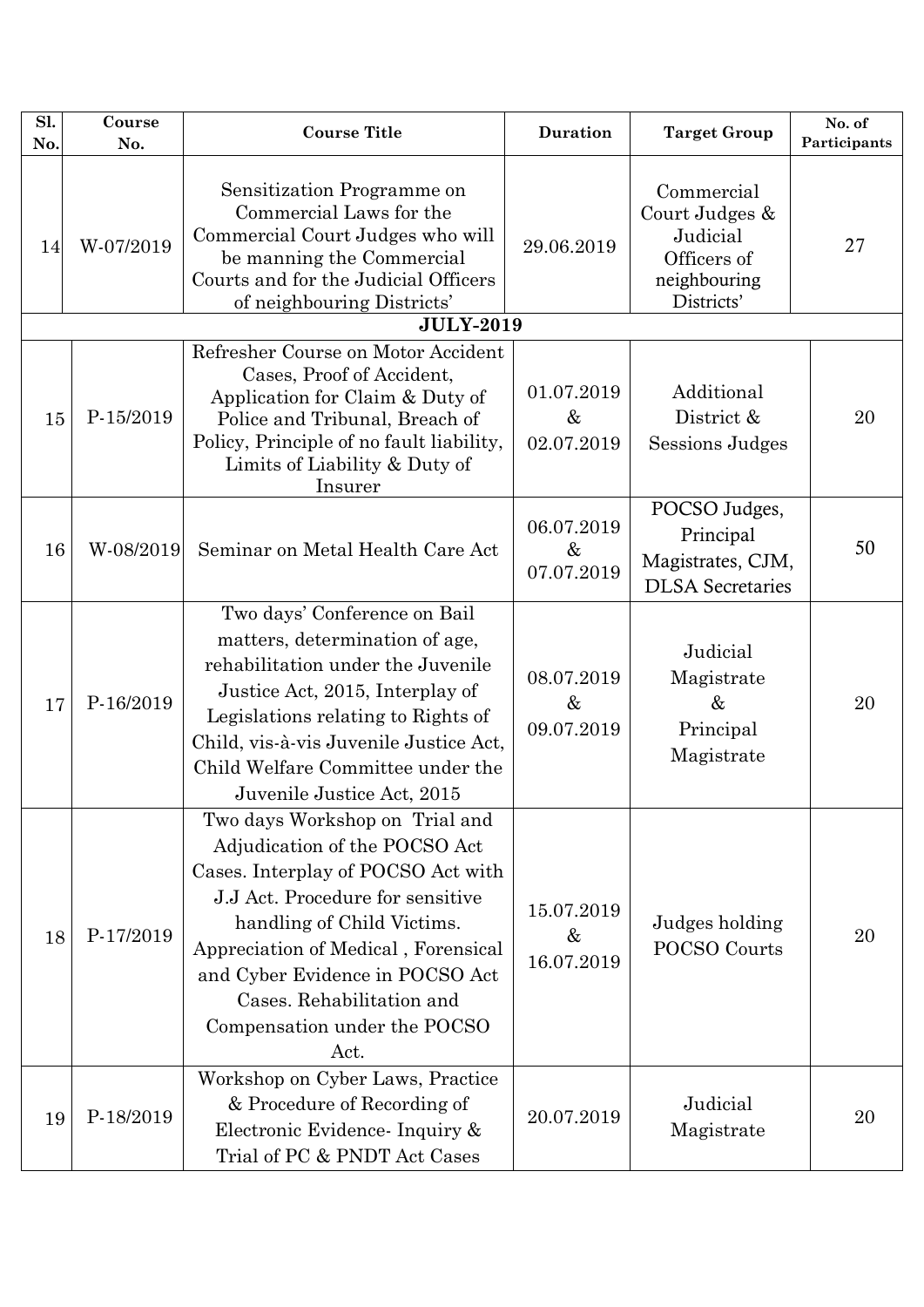| Sl.<br>No. | Course<br>No. | <b>Course Title</b>                                                                                                                                                                                                                                                                                            | <b>Duration</b>                                            | <b>Target Group</b>                                     | No. of<br>Participants |
|------------|---------------|----------------------------------------------------------------------------------------------------------------------------------------------------------------------------------------------------------------------------------------------------------------------------------------------------------------|------------------------------------------------------------|---------------------------------------------------------|------------------------|
| 20         | W-09/2019     | Implementation of Juvenile Justice<br>(Cars and Protection of<br>Children) Act, 2015" with specific<br>focus on Rehabilitation of Children                                                                                                                                                                     | 27.07.2019<br>&<br>28.07.2019                              | Judicial Officers<br>of various ranks                   | 35                     |
| 21         | P-19/2019     | Refresher Course on Relevant<br>Provisions of Limitation Act,<br>Specific Relief Act & Transfer of<br>Property Act. Schemes of State Legal<br>Services Authority Act & Lok Adalat                                                                                                                              | 29.07.2019<br>$\&$<br>30.07.2019                           | Civil Judge<br>(Junior Division)                        | 20                     |
|            |               | August-2019                                                                                                                                                                                                                                                                                                    |                                                            |                                                         |                        |
| 22         | P-20/2019     | Sensitization Programme on Criminal<br>Adjudication under special laws with<br>reference to NDPS Offences- Scope<br>and Ambit of Sec. 42,43 and<br>applicability of Sec.50 of the NDPS<br>Act, Effective enforcement of<br>Sec.52A, 67 & 68 of NDPS Act,<br>Directory and mandatory provisions<br>of NDPS Act. | 03.08.2019<br>(Saturday)                                   | <b>Additional District</b><br>& Sessions Judges         | 30                     |
| 23         | P-21/2019     | Workshop on Protection of Women<br>from Domestic Violence, Act,<br>Adjudication of Cases involving<br>Domestic Violence Act. Appreciation<br>of Evidence in Domestic Violence Act<br>Cases                                                                                                                     | 10.08.2019<br>(Saturday)                                   | Judicial<br>Magistrates                                 | 30                     |
| 24         | P-22/2019     | Refresher Course on Enhancement of<br>Core Legal Knowledge of Revision<br>and Appeal in both Civil and<br>Criminal Cases. Appreciation of<br>Evidence in Civil and Criminal Cases.<br>Electronic Evidence – Collection,<br>Preservation & Appreciation. Craft<br>and Science of Drafting Judgement.            | 17.08.2019<br>(Saturday)<br>$\&$<br>18.08.2019<br>(Sunday) | Civil Judge<br>(Senior Division)                        | 30                     |
| 25         | P-23/2019     | Sensitization Programme on Powers<br>of Appellate and Revisional Courts in<br>Criminal matters and Appellate<br>powers in Civil matters.                                                                                                                                                                       | 31.08.2019<br>(Saturday)                                   | <b>Additional District</b><br>& Sessions<br>Judges(FTC) | 30                     |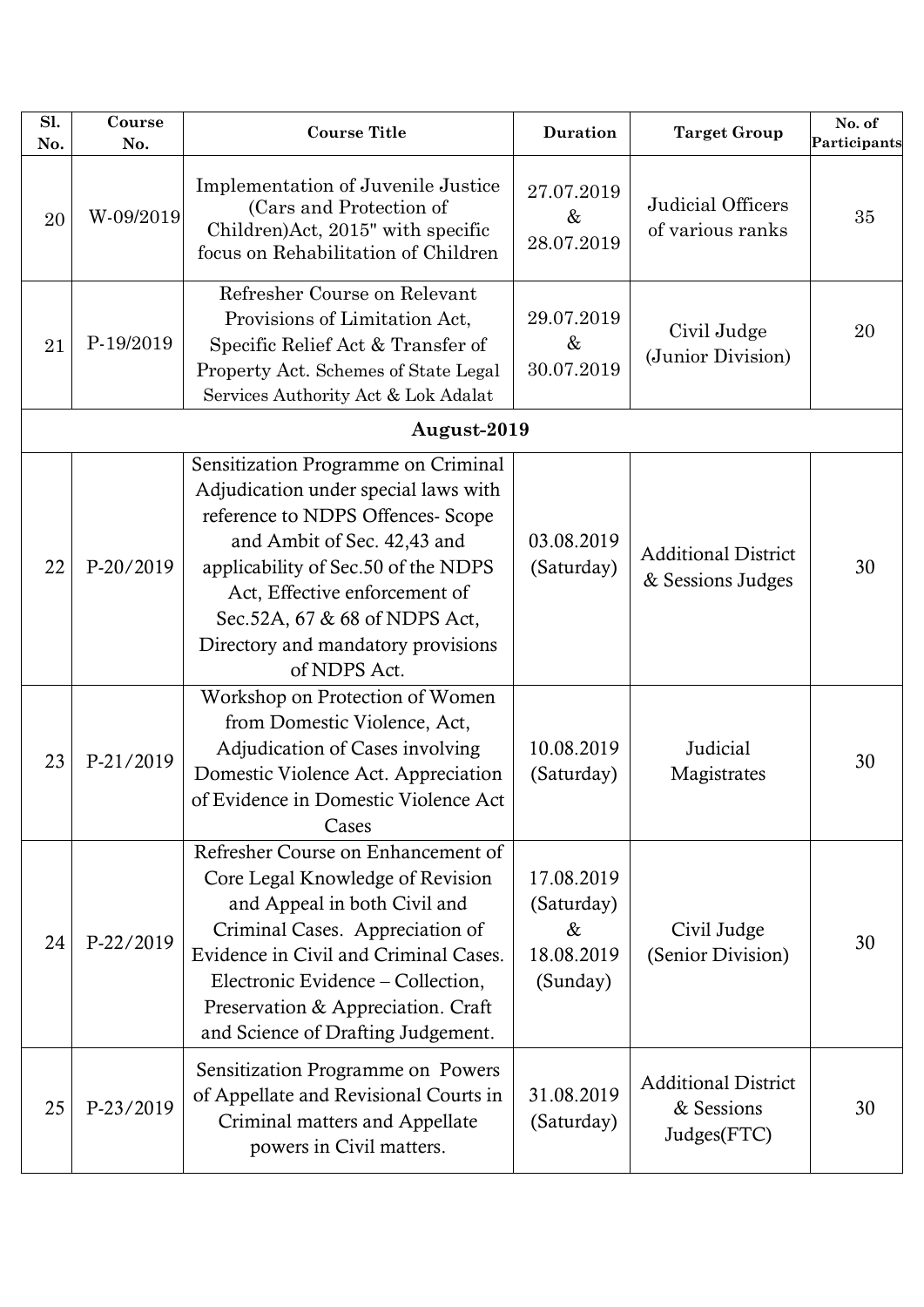| SEPTEMBER-2019 |                        |                                                                                                                                                                                                                                 |                                                            |                                                 |                        |  |  |
|----------------|------------------------|---------------------------------------------------------------------------------------------------------------------------------------------------------------------------------------------------------------------------------|------------------------------------------------------------|-------------------------------------------------|------------------------|--|--|
| Sl.<br>No.     | Course<br>No.          | <b>Course Title</b>                                                                                                                                                                                                             | <b>Duration</b>                                            | <b>Target Group</b>                             | No. of<br>Participants |  |  |
| 26             | P-24/2019              | Refresher Course on Appreciation of<br>Evidence in Sessions trial with special<br>emphasis on Crime against Women<br>and Gender Justice.<br>Digital Evidence.                                                                   | 07.09.2019<br>(Saturday)                                   | <b>Additional District</b><br>& Sessions Judges | 30                     |  |  |
| 27             | P-26/2019              | Refresher Course on Trial in Civil<br>Cases (Procedural aspect) with special<br>reference to execution proceeding,<br>Succession Laws & Role of $1st$<br>Appellate Court in disposing Appeal<br>& Revision.                     | 21.09.2019<br>(Saturday)<br>$\&$<br>22.09.2019<br>(Sunday) | Civil Judge<br>(Senior Division)                | 30                     |  |  |
| 28             | P-27/2019              | Two Day Workshop on Power and<br>Duties of Drawing and Disbursing<br>Officer along with special emphasis<br>on Treasury Rules and Income Tax<br>Rules.<br><b>Schemes of State Legal Services</b><br>Authority Act & Lok Adalat. | 26.09.2019<br>(Thursday)<br>$\&$<br>27.09.2019<br>(Friday) | Civil Judge<br>(Junior Division)                | 30                     |  |  |
|                | <b>ANNUAL VACATION</b> |                                                                                                                                                                                                                                 |                                                            |                                                 |                        |  |  |
|                |                        | NOVEMBER-2019                                                                                                                                                                                                                   |                                                            |                                                 |                        |  |  |
| 29             | P-28/2019              | Sensitization Programme on Claim<br>cases under Section 166 of the M.V.<br>Act and proof of actionable<br>negligence including contributory<br>negligence and breach of policy<br>conditions.                                   | 02.11.2019<br>(Saturday)                                   | Addl. District<br>Judges & ADJ<br>(FTC)         | 30                     |  |  |
| 30             | P-29/2019              | Training Programme on Judgement<br>Writing and Communication skill,<br>Judicial Conduct and Ethics.<br>Schemes of State Legal Services<br>Authority Act & Lok Adalat.                                                           | 09.11.2019<br>(Saturday)<br>$\&$<br>10.11.2019<br>(Sunday) | Civil Judge<br>(Junior Division)                | 30                     |  |  |
| Sl.<br>No.     | Course<br>No.          | <b>Course Title</b>                                                                                                                                                                                                             | <b>Duration</b>                                            | <b>Target Group</b>                             | No. of<br>Participants |  |  |
| 31             | P-30/2019              | Negotiable Instrument Act, 1881-<br>Salient features of the NI Act,<br>Identifying bottlenecks of trial and                                                                                                                     | 16.11.2019<br>(Saturday)                                   | Judicial<br>Magistrates                         | 30                     |  |  |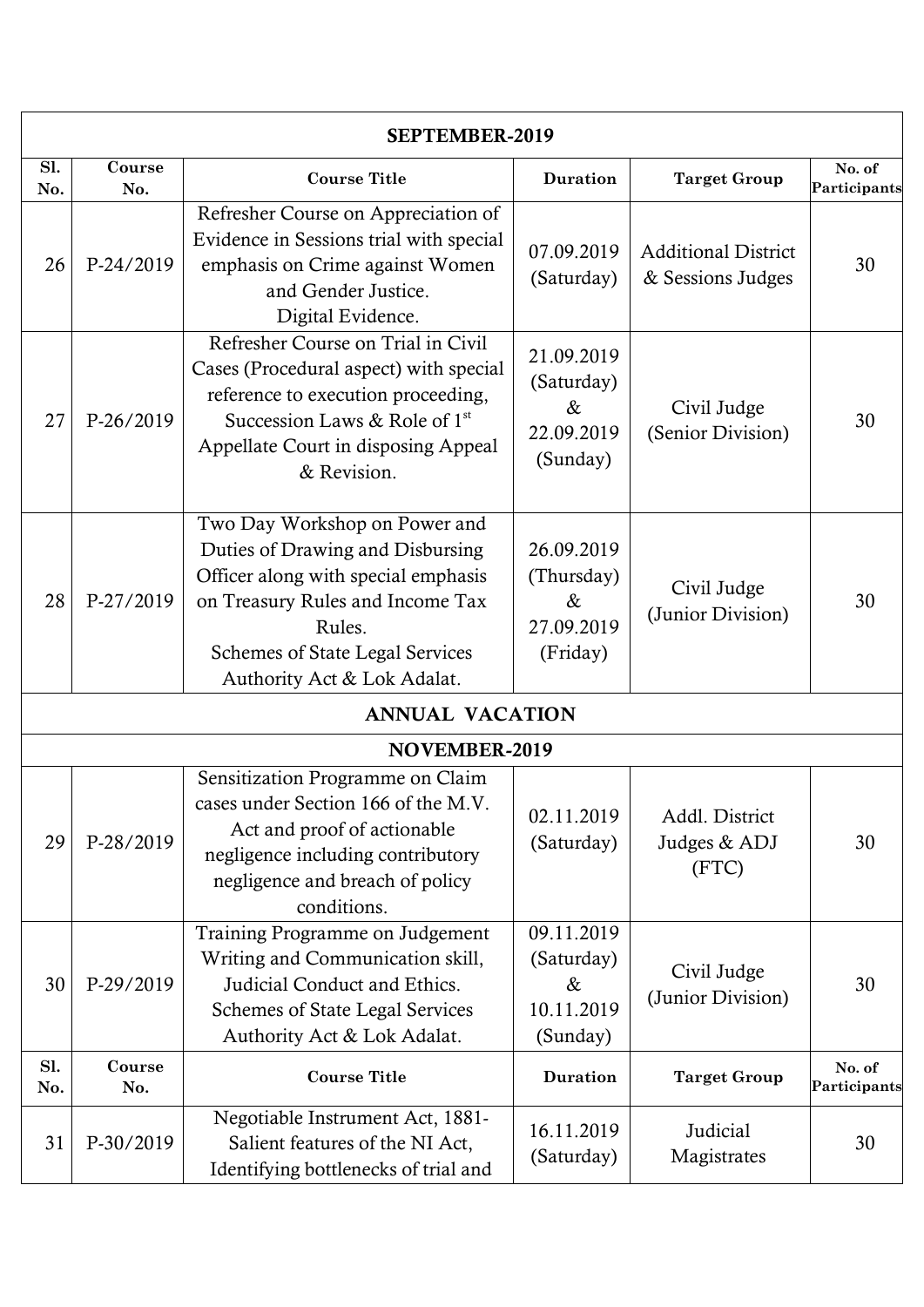|    |               | procedure in dealing with complaints<br>$u/s$ 138 of the Act,<br>Sharing best practices and finding<br>solution.                                                                                                                          |                                                            |                                      |    |  |
|----|---------------|-------------------------------------------------------------------------------------------------------------------------------------------------------------------------------------------------------------------------------------------|------------------------------------------------------------|--------------------------------------|----|--|
| 32 | P-31/2019     | Refresher Course on Time<br>Management, Court<br>Management/Case Management &<br>strategies for disposal of cases and<br>Interlocutory Applications, Law<br>relating to Partition, Probate &<br>Succession Certificate.                   | 30.11.2019<br>(Saturday)<br>$\&$<br>01.12.2019<br>(Sunday) | Civil Judge<br>(Senior Division)     | 30 |  |
| 33 | P-25/2019     | One day Sensitization Programme on<br>'Adoption'                                                                                                                                                                                          | 30.11.2019<br>(Saturday)                                   | District & Sessions<br>Judges & ADJs | 30 |  |
|    | DECEMBER-2019 |                                                                                                                                                                                                                                           |                                                            |                                      |    |  |
| 34 | P-32/2019     | Sensitization Programme to<br>concentrate on reduction of arrears<br>and speedy disposal of cases.<br><b>Schemes of State Legal Services</b><br>Authority Act & Lok Adalat.                                                               | 06.12.2019<br>(Friday)<br>$\&$<br>07.12.2019<br>(Saturday) | Civil Judge<br>(Junior Division)     | 30 |  |
| 35 | P-33/2019     | Sensitization Programme on Cyber<br>Law and Cyber Crime, Digital<br>Evidence.                                                                                                                                                             | 14.12.2019<br>(Saturday)                                   | CJM/ACJM                             | 30 |  |
| 36 | P-34/2019     | One Day Workshop regarding the<br>Powers of the Courts under the<br>P.C.P.N.D.T. Act. Challenges faced<br>under the P.C.P.N.D.T. Act. Trial<br>and Adjudication under the<br>P.C.P.N.D.T. Act.                                            | 21.12.2019<br>(Saturday)                                   | Judicial<br>Magistrates              | 30 |  |
| 37 | P-35/2019     | Refresher Course on Criminal<br>Adjudication – Laws under P.C. Act,<br>Prevention of Money Laundering<br>Act, Cases u/s 409 IPC, requirement<br>of sanction by prosecution,<br>appreciation of documentary evidence<br>in P.C. Act Cases. | 22.12.2019<br>(Sunday)                                     | ADJ                                  | 30 |  |